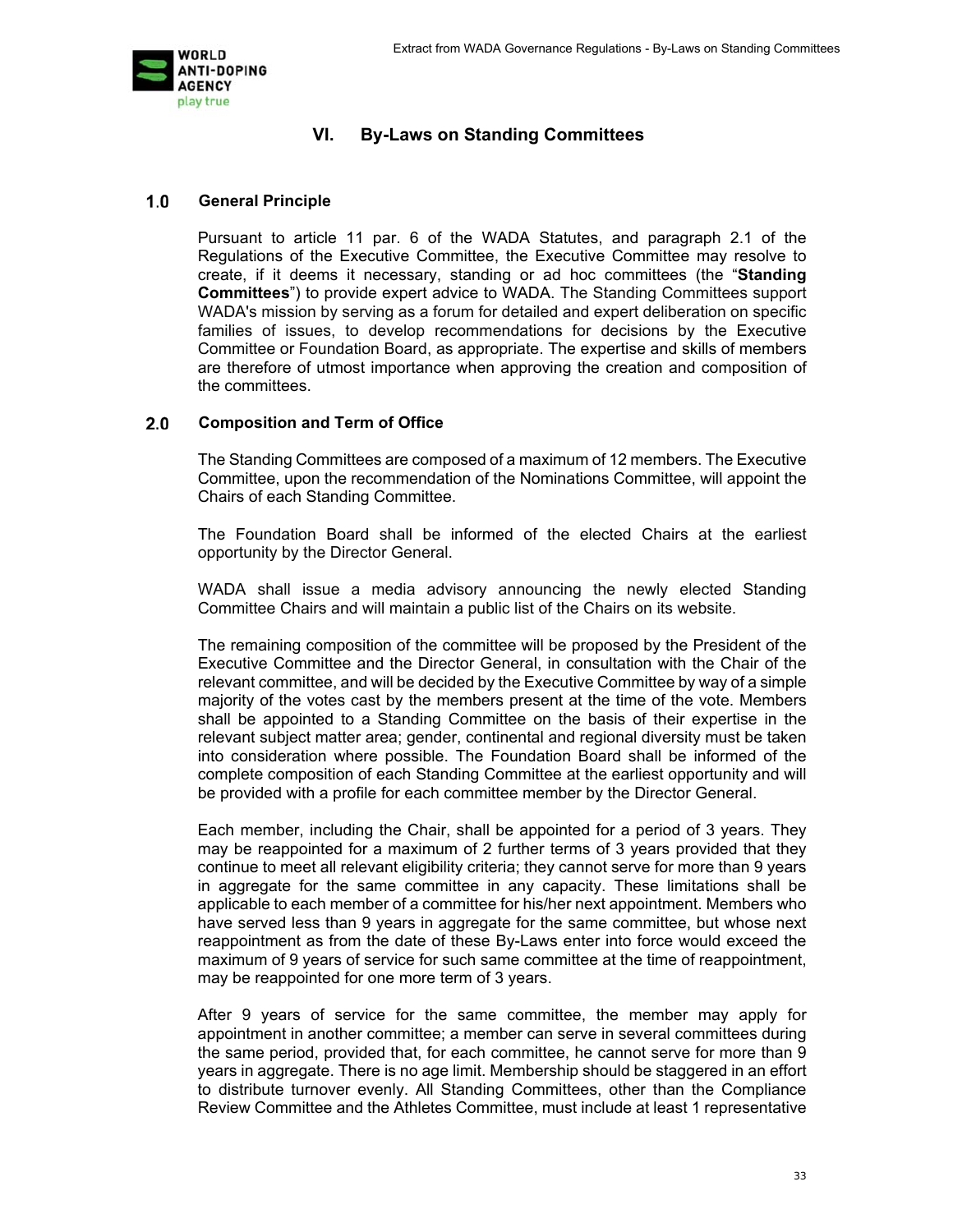

of the athletes and at least 1 representative of the National Anti-Doping Organizations (NADOs) provided their nominees meet the requirements for the position and have the necessary skills and expertise. The Executive Committee may also remove individuals from a committee when, in its sole discretion, it considers it is appropriate to do so by way of a simple majority of the votes cast by the members present at the time of the vote. The Executive Committee shall briefly expose the reasons for its decision.

Standing Committee Chairs are entitled, on a needs basis, to invite observers and Expert Group Chairs to attend meetings and report on their work.

The Director General, or his/her designee, may act as secretary in each Standing Committee meeting or participate as an observer.

The composition of every Standing Committee will be published on the WADA website, along with a mechanism to contact either the Standing Committee Chair or the WADA liaison support person.

### **Independence, Conflict of Interest and Confidentiality**

With the exception of the Chair of the Compliance Review Committee, the Chair of each committee shall meet the requirements of the General Standard of independence as stated in Section 1.2 of the By-Laws on Independence (as amended from time to time).

The Chair of the Compliance Review Committee and the independent members of the Compliance Review Committee shall be required to meet the General Standard of Independence set out in Section 1.2 and the Strictest Independence Criteria set out in Section 2 of the By-Laws on Independence.

All Standing Committee members, including the Chairs, shall abide by, and comply with, the Conflict of Interest Policy and WADA Media Relations Policy issued by the Executive Committee (as amended from time to time).

All Standing Committee members, including the Chairs, are required to sign a confidentiality agreement upon their appointment.

All meetings and the work of the Standing Committees are confidential. No documents, information, discussion and determinations made at a Standing Committee meeting or otherwise exchanged or agreed in connection with the work of a Standing Committee shall be disclosed to any third party, except for WADA, unless the Executive Committee authorizes such disclosure, or the matter is in the public domain, or disclosure is required under applicable regulations or by law or by any competent authority.

#### **Selection Process**

#### 4.1 **Selection Process for the Chairs of Standing Committees other than the Compliance Review Committee and the Athlete Committee**

A public call for candidates for Chairs of the Standing Committees will be issued by WADA not later than 6 months before the Executive Committee meeting at which the vacancies will be filled.

A candidate for Chair of a Standing Committee shall apply by sending to the Director General a detailed C.V. or biography and letter(s) of endorsement from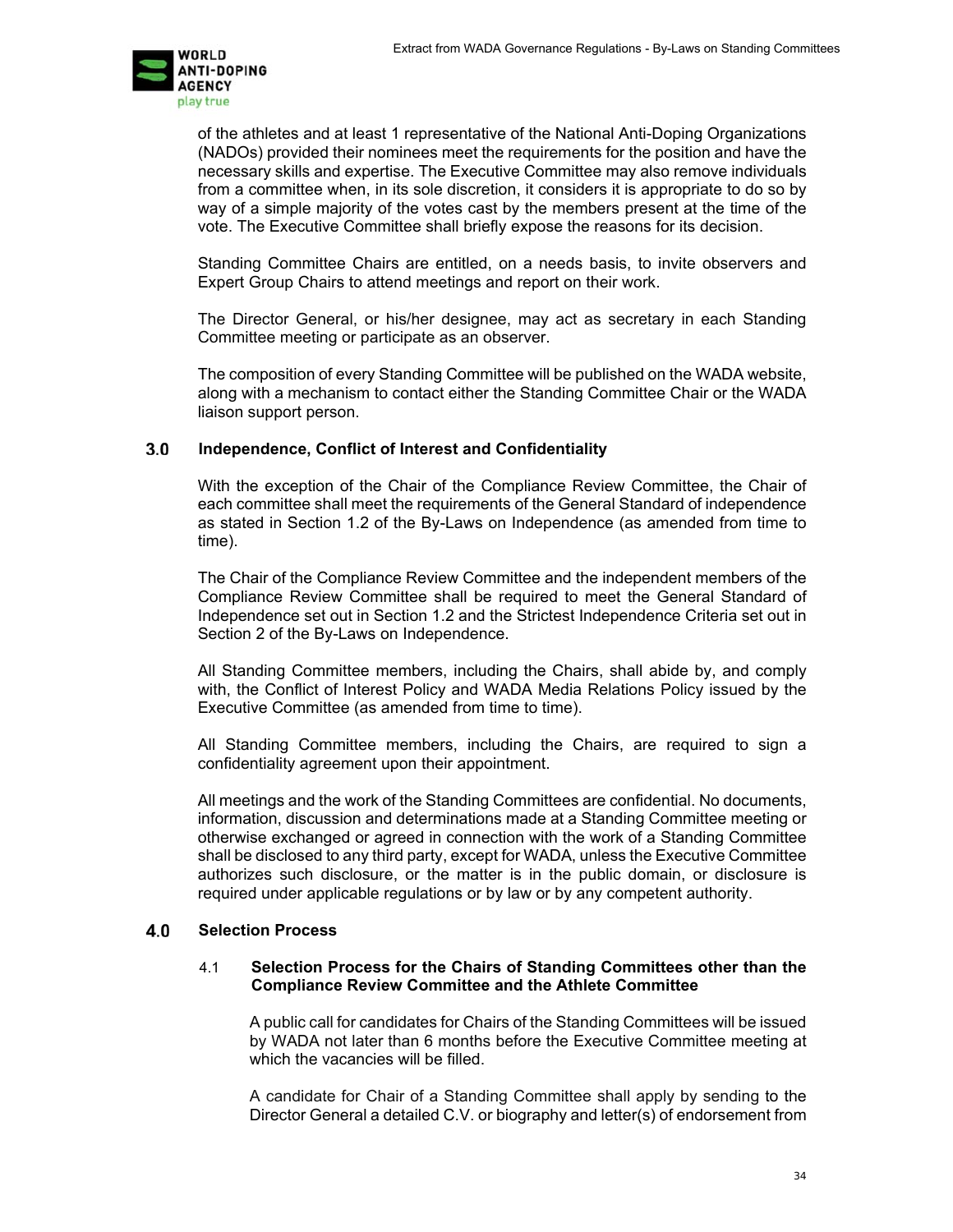

at least 2 members of the Foundation Board, one representing the Olympic Movement and one representing the Public Authorities. The candidates shall be assessed, reviewed and vetted by the Nominations Committee in accordance with its processes. Only candidates who satisfy the vetting criteria as determined by the Nominations Committee may be recommended for election as Chair of a Standing Committee.

The names and nomination dossiers of all candidates who satisfy the vetting criteria will be forwarded to the Executive Committee, along with recommendations from the Nominations Committee. The President of the Executive Committee and the Director General will consult with the members of the Executive Committee to try and develop a consensus list (the "**List**") of candidates for the vacant Chair positions in an effort to ensure that: (i) a single best candidate is put forward for each Chair vacancy; and (ii) collectively, the Chairs of the Standing Committees represent a balanced allocation of regional and gender representation.

If a List is put forward to the Executive Committee, it will vote to decide whether to approve or not the List. If the Executive Committee does not approve the List or if there is no such List, the Executive Committee shall vote for each candidate individually.

A member of the Executive Committee may not also be a Standing Committee Chair.

### 4.2 **Selection Process for Members of Standing Committees other than Members of the Compliance Review Committee and the Athlete Committee**

A public call for candidates for vacant places on the Standing Committees will be issued at least 6 months before the Executive Committee meeting at which the vacancies will be filled.

A candidate for member of a Standing Committee applies by sending to the Director General: a detailed C.V. or biography and a letter of endorsement from a Foundation Board member or a recognized WADA stakeholder group.

The names and dossiers of all candidates shall be forwarded to the relevant Standing Committee Chair. The Director General shall consult with the President of the Executive Committee and with the Chairs of the relevant Standing Committees to try and develop a consensus list (the "**List**") of candidates for the vacant positions, in an effort to ensure that: (i) the best candidates are put forward for each Standing Committee; (ii) collectively, the members of each Standing Committee aim to represent a balanced diversity, such as regional, gender and cultural; and (iii) Athlete Members of Standing Committees collectively represent a cross-section from the sports movement, but a sport and a nation shall not be represented more than once.

The Executive Committee will be provided with the names and dossiers of the proposed candidates, which will then be formally voted by the Executive Committee.

The Foundation Board shall be informed of the complete composition of each Standing Committee at the earliest opportunity and will be provided with a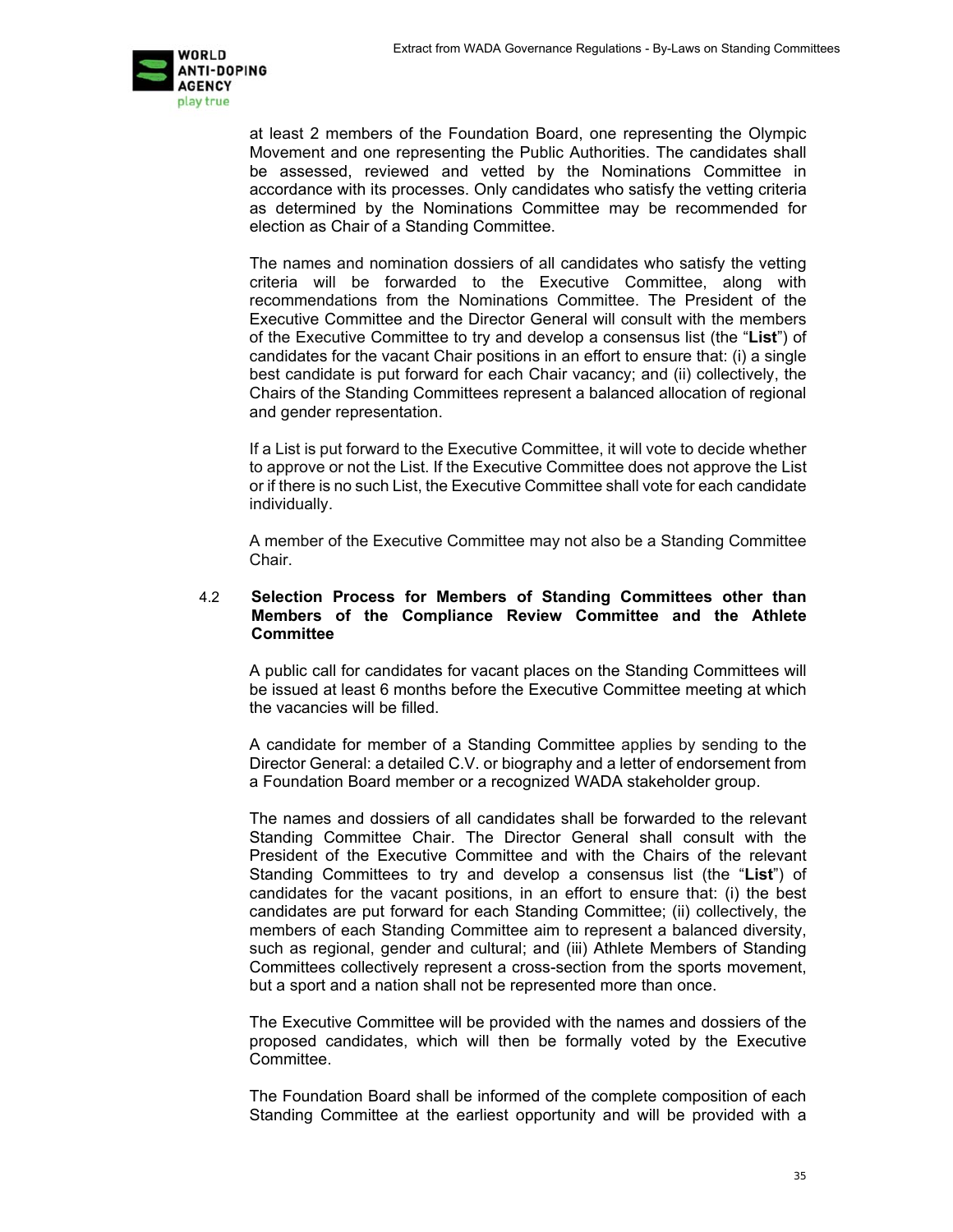

profile for each committee member by the Director General.

### 4.3 **Selection Process for the Chair of the Compliance Review Committee**

The Nominations Committee shall be responsible for recruiting, reviewing and vetting the candidates for the position of Chair of the Compliance Review Committee, and for setting the processes related thereto. These processes shall include a requirement that any candidate submit a detailed C.V. or biography.

The Nominations Committee will submit its recommendations, with the names and nominations dossiers of all candidates, to the Executive Committee for the position of Chair of the Compliance Review Committee. In circumstances where the Nominations Committee submits more than one recommended candidate, the President of the Executive Committee and the Director General will consult with members of the Executive Committee to try and identify one single best candidate to be put forward.

The Executive Committee will vote whether to either approve the candidate proposed (in circumstances where only one single candidate is proposed), or to vote on which of the proposed candidates is to be appointed Chair of the Compliance Review Committee.

The Chair of the Compliance Review Committee may not be also a member of the Executive Committee.

### 4.4 **Selection Process for Members of the Compliance Review Committee**

The Nominations Committee shall be responsible for recruiting, reviewing and vetting the candidates for the positions of independent members of the Compliance Review Committee. The Nominations Committee shall also be responsible for reviewing and vetting the candidates for the positions of ordinary members of the Compliance Review Committee and for establishing the related process.

The Nominations Committee will submit its recommendations, along with the names and dossiers of the candidates, to the Executive Committee. The Chair and the members of the Compliance Review Committee will be formally voted by the Executive Committee.

A member of the Executive Committee may not also be a member of the Compliance Review Committee.

#### 4.5 **Selection process for the Chair of the Athlete Committee**

A public call for candidates for Chair of the Athlete Committee will be issued at least 6 months before the Executive Committee meeting at which the vacancy will be filled.

A candidate for Chair of the Athlete Committee applies by sending to the Director General a detailed C.V. or biography and letter(s) of endorsement from at least 2 member of the Foundation Board (one from the Public Authorities and one from the Olympic Movement).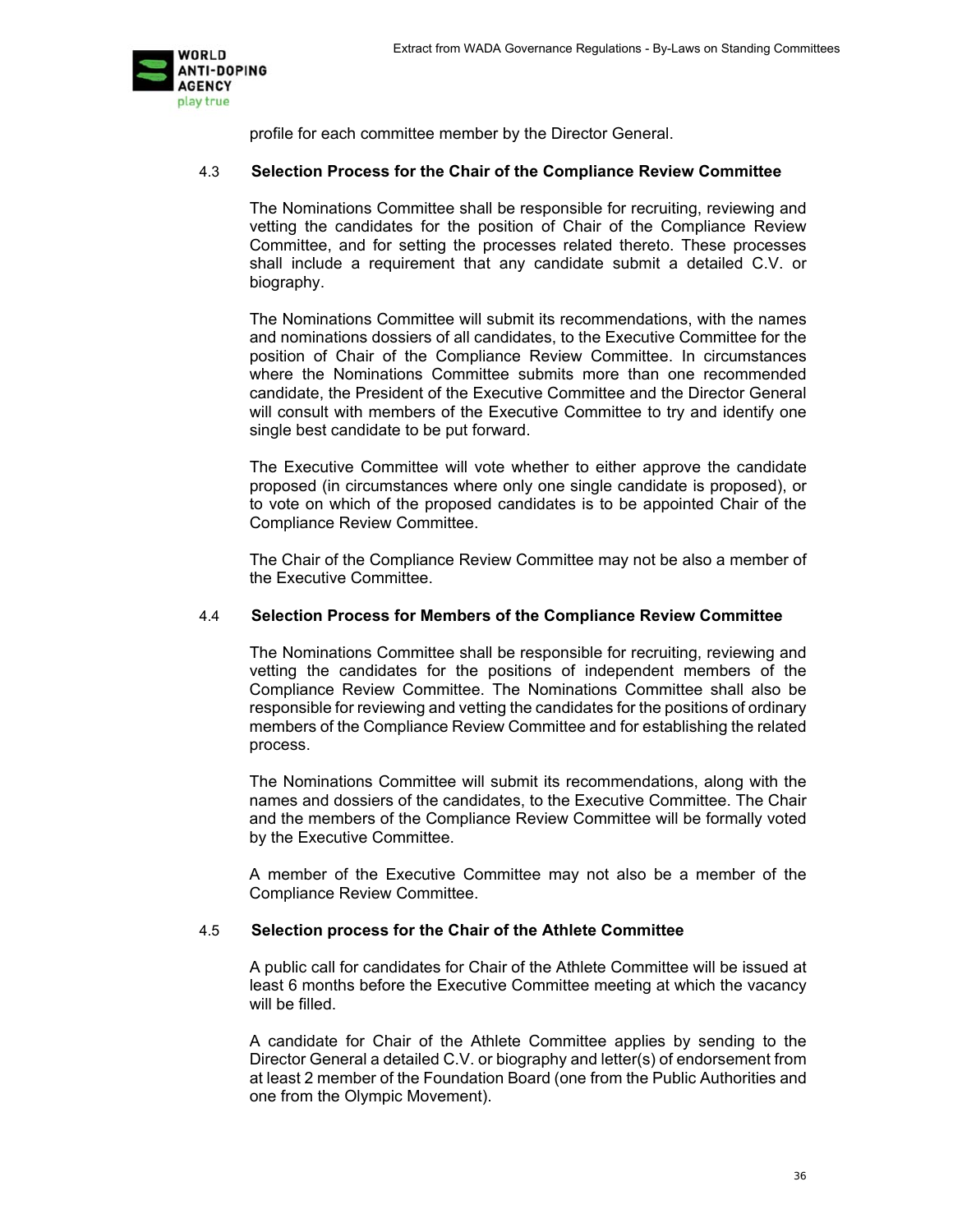

If there are 5 or less applications for the position, the Nominations Committee will vet these applicants before forwarding the names and dossiers of all candidates to the Athlete Committee for selection, ranking and recommendations to the Executive Committee. If there are more than 5 applications for the position, the Athlete Committee will review the dossiers of all applicants and provide a list of 5 preferred applicants and forward their names and dossiers to the Nominations Committee for vetting, after which vetted candidates who have been deemed eligible will be returned to the Athlete Committee for selection, ranking and recommendations to the Executive Committee.

In circumstances where the Executive Committee rejects all candidates proposed by the Athlete Committee and successfully vetted by the Nominations Committee, the Executive Committee shall decide on the appointment without further recommendations from the Athlete Committee.

A member of the Executive Committee may not also be the Chair of the Athlete **Committee.** 

### 4.6 **Selection Process for Members of the Athlete Committee**

A public call for candidates for vacant places on the Athlete Committee will be issued at least 6 months before the Executive Committee meeting at which the vacancies will be filled.

A candidate for member of the Athlete Committee applies by sending to the Director General: a detailed C.V. or biography and a letter of endorsement from a Foundation Board member or a recognized WADA stakeholder group.

The composition of the Athlete Committee shall try to ensure that: (i) the best candidates are put forward; (ii) collectively, the members of the Athlete Committee aim to represent a balanced diversity, such as regional, gender and cultural, and a nation shall not be represented more than once; and (iii) the Athlete members collectively represent a cross-section from the sports movement, but a sport shall not be represented more than once.

The Executive Committee will be provided with the names and dossiers of the proposed candidates, which will then be formally voted by the Executive Committee.

The Foundation Board shall be informed of the complete composition of the Athlete Committee at the earliest opportunity and will be provided with a profile for each committee member by the committee.

## **Reporting**

The standing and ad hoc committees shall report on their activities to the Director General and, via the Chair of the Standing Committee, to the Executive Committee upon request of the President of the Executive Committee. The Chairs of the Standing Committees may be invited by the President of the Executive Committee to present their report to the Executive Committee meetings verbally and may, at the discretion of the President of the Executive Committee, be invited to contribute their views on other matters before the Executive Committee if it is considered to be of assistance to the Executive Committee.